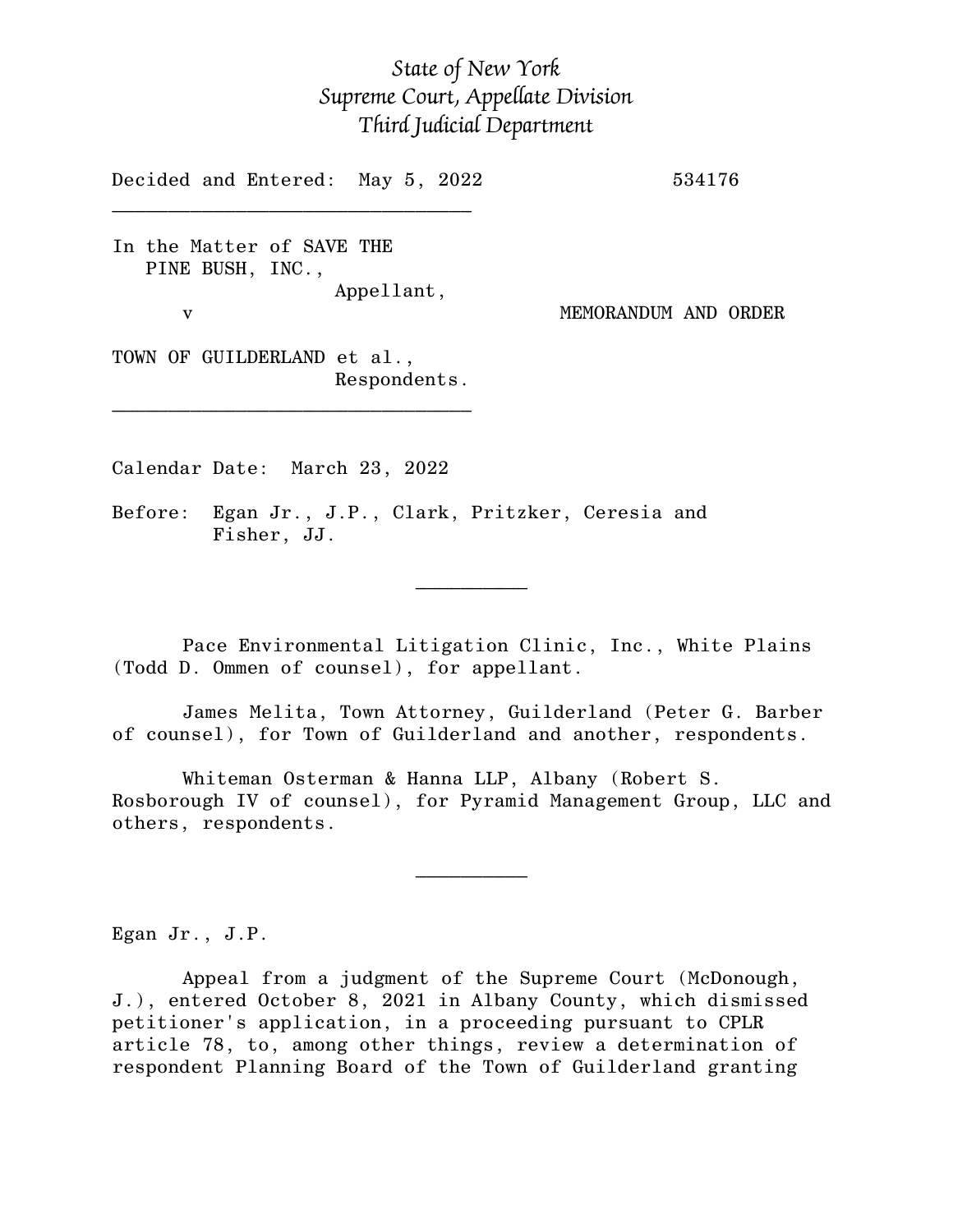the requests of respondent Rapp Road Development, LLC for subdivision and site plan approval.

The underlying facts are detailed in this Court's decision in a related matter (Matter of Hart v Town of Guilderland, 196 AD3d 900 [2021]). To recap, in 2018, respondent Town of Guilderland rezoned Crossgates Mall and other lands in proximity to the Albany Pine Bush preserve (hereinafter the preserve) to allow for denser residential and commercial development. Later that year, respondent Rapp Road Development, LLC (hereinafter RRD) applied to respondent Planning Board of the Town of Guilderland (hereinafter the Planning Board) for subdivision and site plan approval to construct several buildings containing commercial space and apartment units (hereinafter the project) on vacant land in the area that was owned by a related entity, respondent Crossgates Releaseco, LLC, and that had previously been used for decades as a pig farm.

In July 2019, the Planning Board declared itself the lead agency for the review of the project required by the State Environmental Quality Review Act (see ECL art 8 [hereinafter SEQRA]). It then determined that a significant cumulative adverse effect on the environment was possible if the project was viewed in conjunction with other potential development in the area, including proposed construction of what was revealed to be a Costco Wholesale retail store on a second site and the possibility of development on a third site – the second site then containing, among other things, a largely vacant residential development and the remnants of a road, and the third site covered in large part by more empty residences and a parking lot – owned by RRD, Crossgates Releaseco, respondent Pyramid Management Group, LLC (hereinafter collectively referred to as the Pyramid respondents) or related entities. The Planning Board accordingly issued a positive declaration and directed that an environmental impact statement (hereinafter EIS) be prepared to assess the potential environmental impacts of development on the three sites. The Pyramid respondents submitted a draft EIS that assessed those impacts and was, in February 2020, accepted by the Planning Board. The Pyramid respondents then submitted the final EIS (hereinafter FEIS) in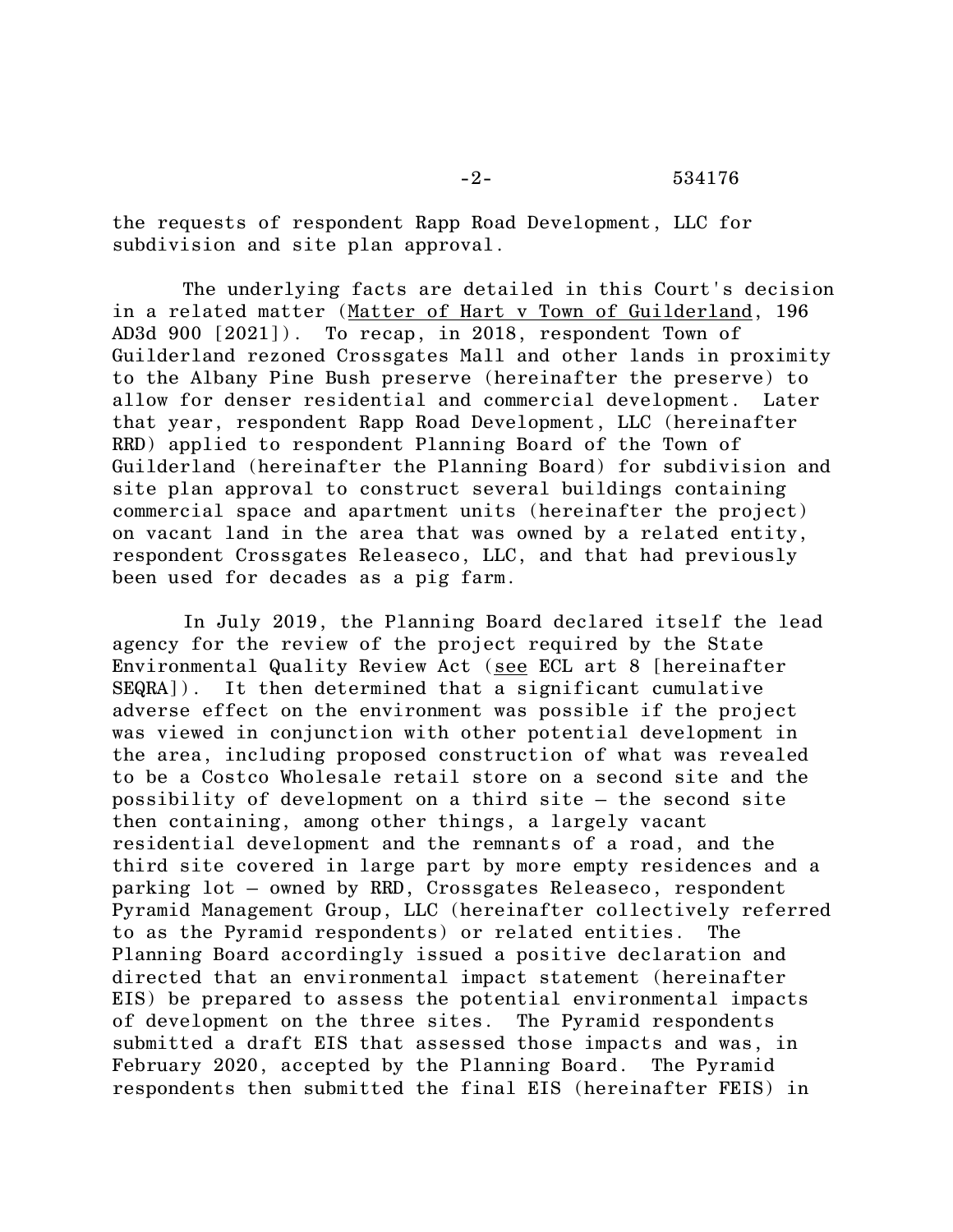July 2020, and it was accepted by the Planning Board. The Planning Board issued a SEQRA findings statement in August 2020, determining that the project was approvable, minimized any adverse environmental impacts to the maximum extent practicable and appropriately balanced environmental protection against social and economic considerations. The matter proceeded to a public hearing on the application for site plan approval in October 2020, after which the Planning Board issued a findings statement and granted site plan approval for the project with conditions later that month.

In September 2020, prior to the Planning Board granting site plan approval, the petitioners in Matter of Hart v Town of Guilderland (supra) commenced a combined declaratory judgment action and proceeding pursuant to CPLR article 78 seeking to, among other things, annul the Planning Board's SEQRA findings statement. In November 2020, Supreme Court (Lynch, J.) issued a judgment granting the petition in that matter. Several days later, citing a desire to preserve its rights if the judgment in Matter in Hart were reversed upon appeal, petitioner commenced this CPLR article 78 proceeding seeking to, among other things, annul the Planning Board's SEQRA findings statement and site plan approval. Following joinder of issue, Supreme Court (McDonough, J.) granted petitioner's motion for a stay pending the outcome of the appeal in Matter of Hart. After this Court issued its decision in July 2021 reversing the judgment in Matter of Hart – determining, in the process, "that the Planning Board took the requisite hard look at the project's anticipated adverse environmental impacts and provided a reasoned elaboration of its basis for approving the project" as required by SEQRA (Matter of Hart v Town of Guilderland, 196 AD3d at 913- 914 [internal quotation marks, ellipsis and citations omitted]) – the parties agreed that the stay should be lifted and a judgment rendered on the merits. Supreme Court thereafter issued a judgment in which it determined that this Court's decision was "wholly dispositive of all SEQRA issues raised by petitioner." Supreme Court further rejected petitioner's procedural challenges to the Planning Board's October 2020 site plan approval and, as such, dismissed the petition in its entirety. Petitioner appeals, and we affirm.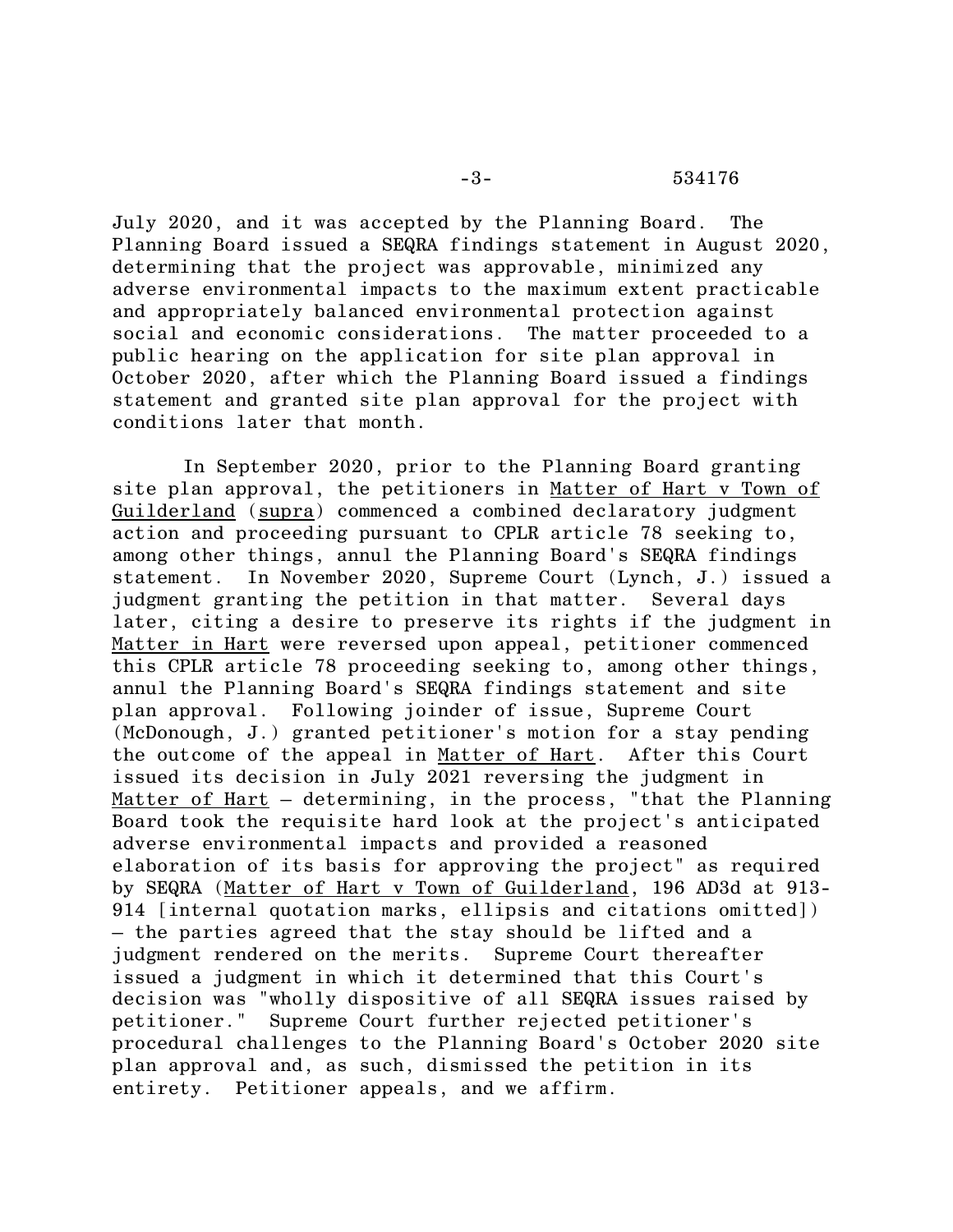## -4- 534176

To begin, we do not agree with Supreme Court that petitioner was foreclosed from challenging the propriety of the Planning Board's SEQRA determination given our decision in Matter of Hart. Petitioner was not precluded from raising those challenges, as it was not a party to the prior proceeding and there is no indication that it was in privity with one (see Whitney Lane Holdings, LLC v Don Realty, LLC, 130 AD3d 1218, 1220 [2015]). Our holding "that a sufficient environmental review was conducted" is nevertheless "binding on this appeal under established principles of stare decisis" (Matter of Plotnick v City of New York, 148 AD2d 721, 725 [1989], lv denied 74 NY2d 601 [1989]), and it is incumbent upon petitioner to articulate "compelling reasons" to depart from it (Matter of Schulz v State of New York, 241 AD2d 806, 808 [1997], appeal dismissed 90 NY2d 1007 [1997]; see Matter of Best Payphones, Inc. v Public Serv. Commn. of State of N.Y., 192 AD3d 1416, 1421 [2021], lys denied 37 NY3d 914 [2021]). Petitioner largely attempts to do so by attacking aspects of the SEQRA determination that were not at issue in our prior decision, and we will accordingly address the merits of those challenges in the interest of judicial economy rather than remitting for Supreme Court to do so (see Matter of Town of Waterford v New York State Dept. of Envtl. Conservation, 187 AD3d 1437, 1440 [2020]). After considering those arguments and finding that petitioner has organizational standing to advance them (see Matter of Save the Pine Bush, Inc. v Common Council of City of Albany, 13 NY3d 297, 304-306 [2009]; see also Matter of Town of Waterford v New York State Dept. of Envtl. Conservation, 187 AD3d at 1440), we perceive no compelling reason to depart from our prior holding.

"This Court will not disturb a SEQRA determination 'so long as the lead agency identified the pertinent areas of environmental concern, took a hard look at them and advanced a reasoned elaboration of the grounds for its determination'" (Matter of Evans v City of Saratoga Springs, 202 AD3d 1318, 1320 [2022] [brackets and citation omitted], quoting Matter of Town of Waterford v New York State Dept. of Envtl. Conservation, 187 AD3d at 1442; see Matter of Friends of P.S. 163, Inc. v Jewish Home Lifecare, Manhattan, 30 NY3d 416, 430 [2017]). Our sole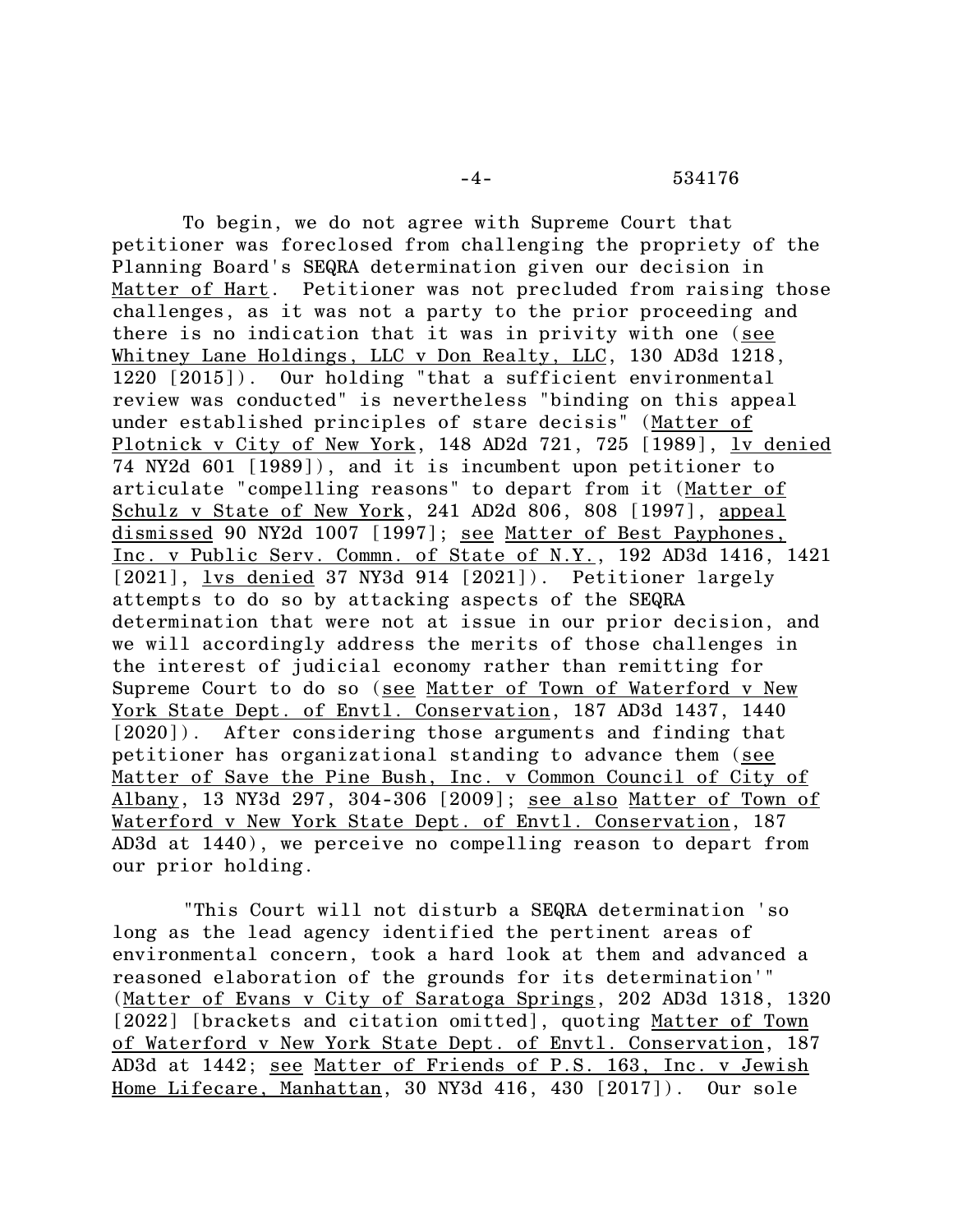function, in short, "is to assure that the agency has satisfied SEQRA, procedurally and substantively," and we neither can nor will "evaluate data de novo, weigh the desirability of any particular action, choose among alternatives or otherwise substitute [our] judgment for that of the agency" (Matter of Town of Amsterdam v Amsterdam Indus. Dev. Agency, 95 AD3d 1539, 1543 [2012]; see Akpan v Koch, 75 NY2d 561, 573 [1990]; Matter of Village of Ballston Spa v City of Saratoga Springs, 163 AD3d 1220, 1223 [2018]). With that standard in mind, we turn to petitioner's arguments that the Planning Board failed to take a hard look at the cumulative environmental impact of the project and related development by failing to assess several aspects of that impact, including on species that are endangered, threatened or otherwise of concern, the potential for pesticide use in the construction and operation of the project, and the effect of the development on wetlands, climate change and air  $quality.$  $^1$ 

Addressing those potential impacts, the Planning Board found that there would be no adverse environmental impacts upon threatened, endangered or otherwise significant flora and fauna. The Planning Board supported that finding by citing environmental studies prepared after site assessments that found no species of interest – including the Karner blue butterfly, the frosted elfin butterfly, the northern long-eared bat and various plant species, or any significant habitats, including those found in the preserve – on the three sites at issue. In response to comments submitted by individuals critiquing those studies, the FEIS reiterated that all three sites had been disturbed by prior human development and did not contain habitats that could support species of concern. The FEIS added that, even assuming that such a habitat could be restored, at great expense, on any of the sites, restoration would be

<sup>1</sup> Petitioner also suggests that the Planning Board failed to appropriately assess the traffic impacts of the project and related development, but we have already determined that the Planning Board took a hard look at those impacts and implemented appropriate remedial measures (Matter of Hart v Town of Guilderland, 196 AD3d at 913-914). Petitioner offers no compelling rationale for revisiting that point.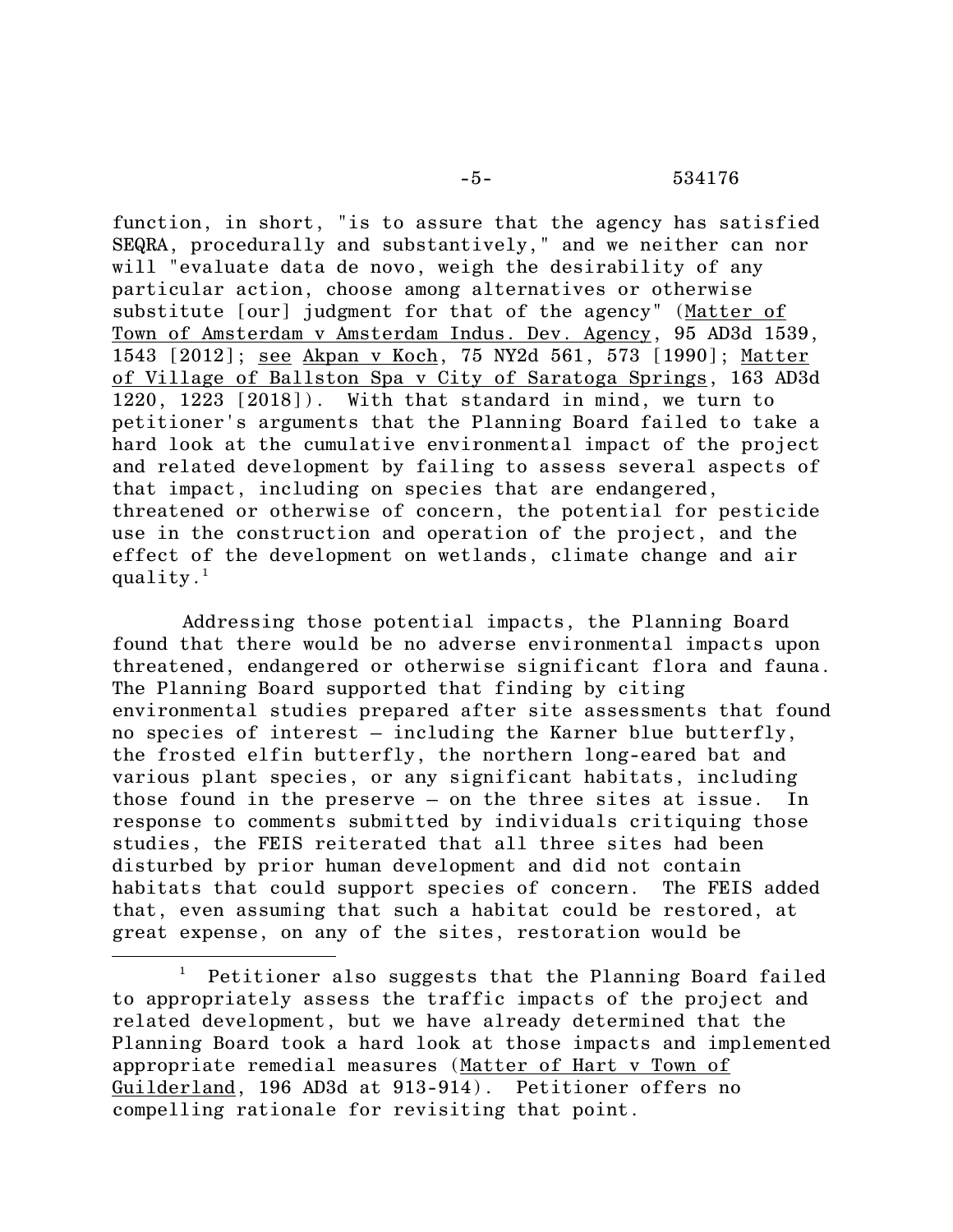pointless given that the contemplated development on the sites would be surrounded by developed parcels or otherwise separated from the preserve by a buffer of undeveloped land. The Planning Board relied upon the FEIS in preparing its SEQRA findings statement, in which it observed that none of the sites was suitable for inclusion in the preserve and that their development would be offset by RRD's planned conveyance of more suitable lands to the Albany Pine Bush Preserve Commission for inclusion in the preserve. 2

As for pesticides, RRD represented that no pesticides would be used in either the project's construction or its operation, and the FEIS noted that any invasive plants would be physically removed during construction and operation rather than by the use of chemicals. Accordingly, the fact that the Planning Board did not address that "matter[] of doubtful relevance" further by assessing the effect of nonexistent pesticides on animals and plants is not fatal to its SEQRA determination (Matter of Save the Pine Bush, Inc. v Common Council of City of Albany, 13 NY3d at 308). Further, another study identified only one wetland on any of the sites, a .093 acre one running along a drainage ditch that could and would be filled in accordance with a nationwide permit issued by the United States Army Corps of Engineers. The Planning Board noted that study and found that filling the wetland would have no impact upon the preserve or any species of concern. The Planning Board determined that, despite efforts to call the contents of those studies into question, they were compelling and reflected that there would be no significant impact upon

<sup>2</sup> Notably, only the site upon which the project was to be built was entitled to "partial protection" under the management plan of the Albany Pine Bush Preserve Commission. The Commission advised the Planning Board that the conveyance of other lands for inclusion in the preserve, in addition to other measures intended to mitigate the impact of the project, was "appreciated and consistent" with that state of affairs. The Commission further noted that the development of the other two sites was "unlikely to result in potentially significant adverse impacts" on the operation and maintenance of the preserve.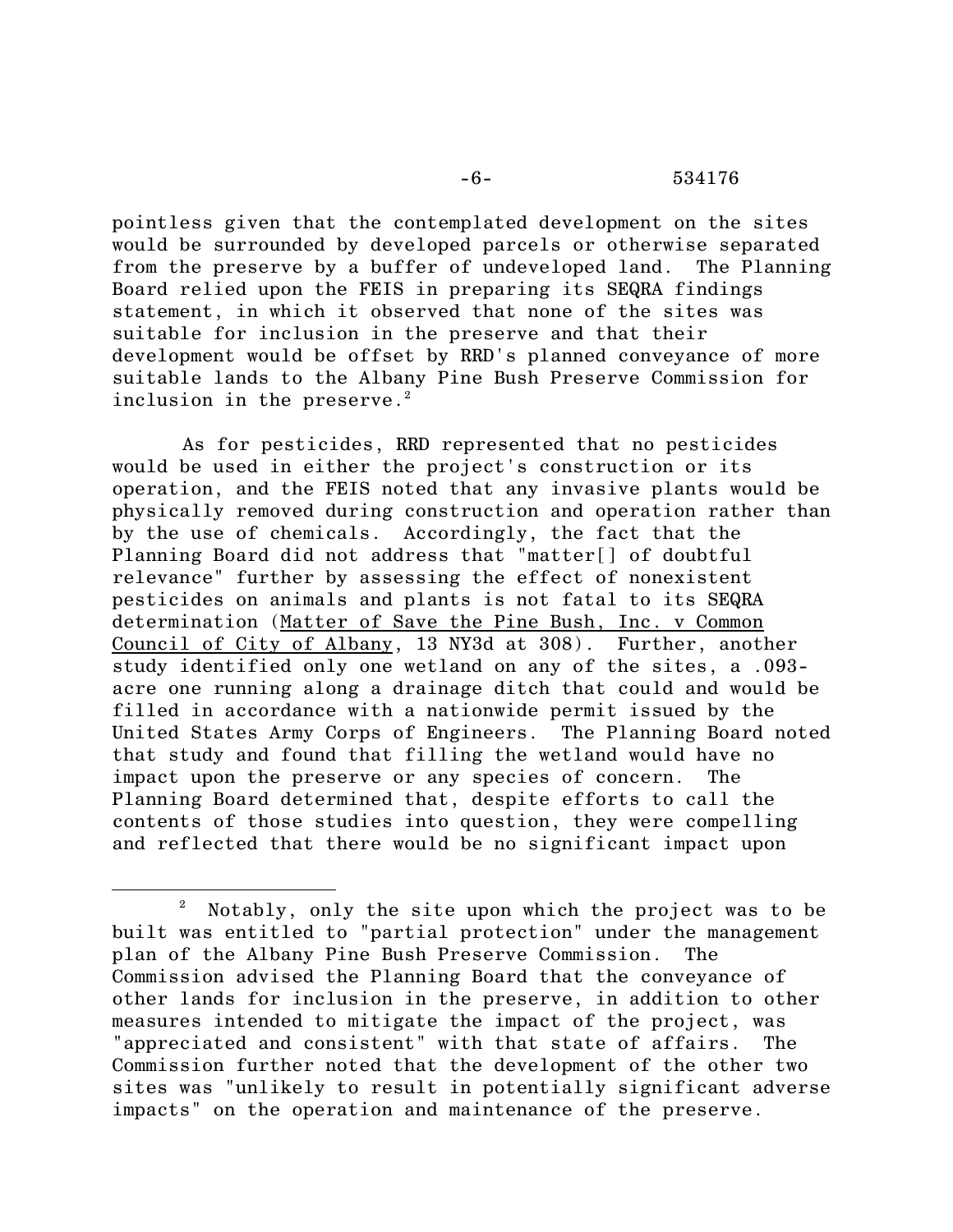relevant flora or fauna from the project or development on nearby sites.

To the extent that petitioner's other challenges to the Planning Board's SEQRA determination are properly before us, a report prepared during the SEQRA review process thoroughly assessed the potential air quality impacts of the project and development on the other two sites and anticipated that "[n]o significant air quality impacts" would result. The Planning Board embraced those findings, also pointing out that any air quality impacts would be mitigated via the construction of a roundabout that would slow traffic and reduce vehicle emissions. The Planning Board further found that any potential development was too limited in scope to have a significant impact on global climate change and that, because all three sites were accessible by public transit and existing roadways, it was consistent with land use planning aimed at reducing greenhouse gas emissions. Indeed, in response to concerns about those emissions, it was observed that a net reduction in emissions was possible in view of the fact that apartment dwellers at the project could walk or rely more upon public transit given the project's location, and that Costco patrons, who presently travel 87 miles to the nearest Costco, would drive less if a local Costco were built.

It is, in sum, apparent that the Planning Board took the requisite hard look at the potential environmental impacts of concern to petitioner and offered thorough explanations for its determination. Although petitioner continues to argue that the studies upon which the Planning Board based its findings were incomplete and inaccurate, we cannot conclude that its decision to rely upon them "was irrational, nor may we substitute our judgment as to the accuracy of the data presented" (Akpan v Koch, 75 NY2d at 573). Thus, we perceive no reason to depart from our prior decision upholding the Planning Board's SEQRA determination (Matter of Hart v Town of Guilderland, 196 AD3d at 913-914).

Petitioner's procedural challenges are similarly unpersuasive. First, the Planning Board determined that a public hearing on the application for site plan approval was warranted (see Code of Town of Guilderland § 280-53 [G]), and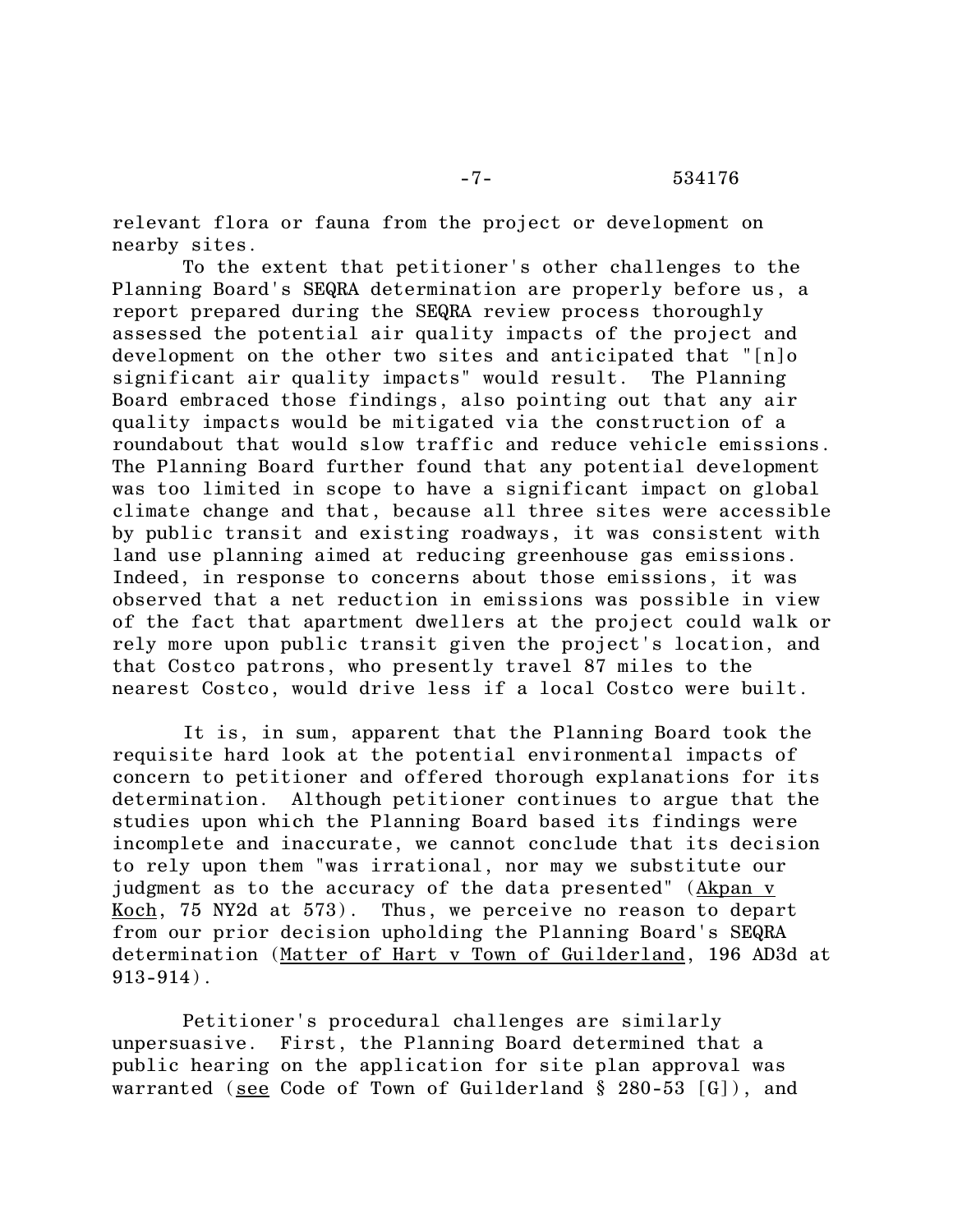petitioner argues that technical problems in broadcasting that hearing, which was held on two evenings in October 2020, led to a violation of the Open Meetings Law (see Public Officers Law art 7). Specifically, although the Planning Board is ordinarily "required to make reasonable efforts to ensure that meetings are held in an appropriate facility that can adequately accommodate members of the public who wish to attend such meetings" (Matter of PSC, LLC v City of Albany Indus. Dev. Agency, 200 AD3d 1282, 1284 [2021] [internal quotation marks, brackets and citation omitted]), that requirement was lifted during the relevant period, and the Planning Board was only required to ensure that "'the public had the ability to view or listen to such proceeding and that such meetings were recorded and later transcribed'" (Matter of PSC, LLC v City of Albany Indus. Dev. Agency, 200 AD3d at 1284, quoting Executive Order [A. Cuomo] No. 202.1 [9 NYCRR 8.202.1] [brackets omitted]; see Public Officers Law §§ 102, 103 [d]; Executive Order [A. Cuomo] Nos. 202.65, 202.67 [9 NYCRR 8.202.65, 8.202.67]). The Planning Board accordingly conducted the hearing remotely and ensured that the public could see it live online and on two public access television channels. As petitioner notes, technical problems prevented the first 20 minutes of the hearing's second evening from being livestreamed online. The technical issues did not affect the airing of the hearing on television, however, and the full hearing was recorded and later placed online for viewing. The record further reflects that the individuals who called in to provide comments during the 20-minute outage could and did call back after the problem was fixed. Accordingly, even accepting that the temporary inability to use one of several options for viewing the public hearing violated the Open Meetings Law, that violation was an unintentional and technical one that "did not amount to 'good cause' for nullifying the" Planning Board's ensuing site plan approval, and Supreme Court properly found as much (Delgado v State of New York, 194 AD3d 98, 107 [2021], quoting Public Officers Law § 107 [1]; see Matter of New York Univ. v Whalen, 46 NY2d 734, 735 [1978]; Matter of Oakwood Prop. Mgt., LLC v Town of Brunswick, 103 AD3d 1067, 1070 [2013], lv denied 21 NY3d 853 [2013]).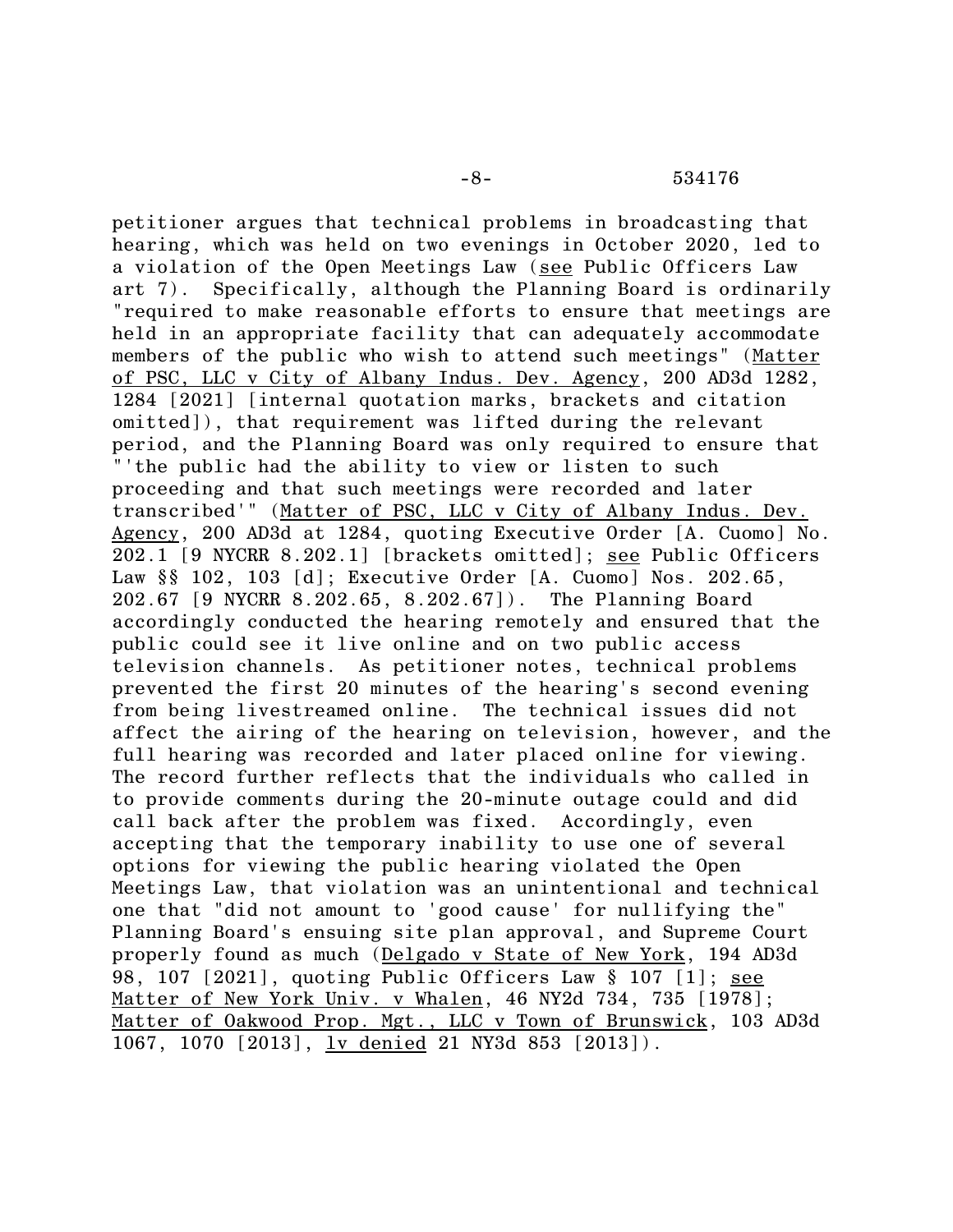Finally, we also agree with Supreme Court that the Planning Board was duly constituted and had the quorum necessary to render its SEQRA determination in August 2020 and grant site plan approval in October 2020. The Planning Board is constituted of seven members, one of whom resigned in August 2020, leaving the six remaining members to adopt the findings statement and grant site plan approval (see Town Law § 271 [1]; Code of Town of Guilderland § 280-47). The vacancy did not, however, render those actions invalid (see General Construction Law § 41; Matter of Wolkoff v Chassin, 89 NY2d 250, 254 [1996]; Matter of Empire State Restaurant & Tavern Assn. v Rapoport, 240 AD2d 576, 577 [1997]). To the contrary, "General Construction Law  $§$  41 . . . allows valid action by a body so long as there is participation by 'a majority of the whole number' — defined as the total number that the body would have were there no vacancies or disqualifications" (Matter of Wolkoff v Chassin, 89 NY2d at 254; see Matter of Tall Trees Constr. Corp. v Zoning Bd. of Appeals of Town of Huntington, 97 NY2d 86, 90-91 [2001]; see also Town Law § 271 [16]). The remaining six members of the Planning Board were a majority of the seven-member body, and it is undisputed not only that all six participated in the decisions to adopt the SEQRA findings statement and grant site plan approval, but that they unanimously agreed on those actions. Thus, as the Planning Board was duly constituted and "the quorum requirement was clearly satisfied" for its actions, they were proper (Matter of Newman v Parker, 174 AD2d 783, 784- 785 [1991]).

Clark, Pritzker, Ceresia and Fisher, JJ., concur.